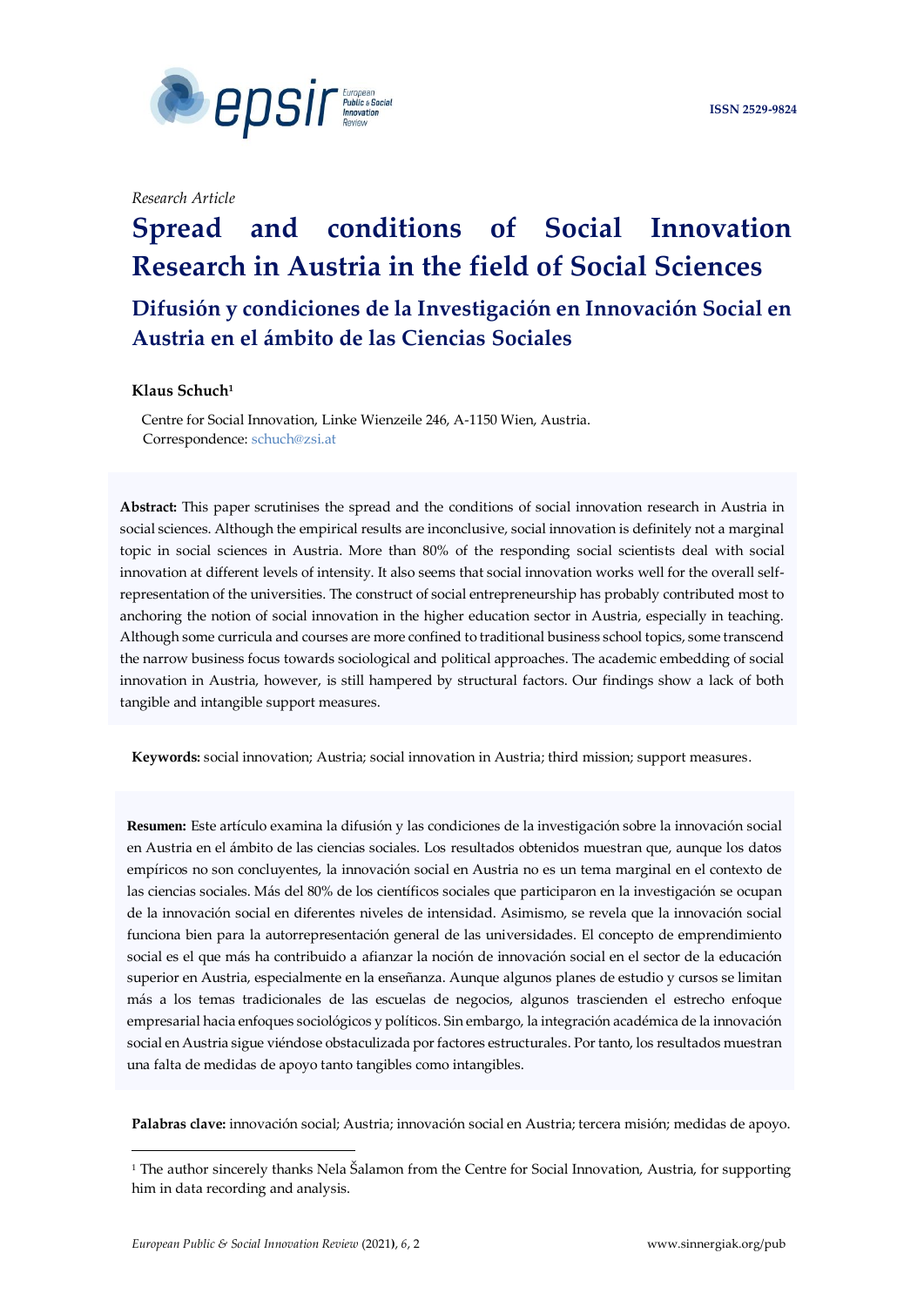#### **1. Introduction**

This paper scrutinises the spread and the conditions of conducting social innovation research in Austria in the field of social sciences. It builds on the assumption of an alleged academic reluctance towards social innovation. This assumption is not new, but often raised in the literature (Roessler und Brinkmann, 2020; Howaldt, 2019; Schuch, 2019; Brundenius, 2017). Renault et al. (2017) identify a gap in the literature regarding the role that universities play in promoting social innovation and inclusion in development processes. Howaldt (2019: 40) asserts, "the marginal engagement of research and education facilities is in strong contrast to their essential role as knowledge providers in classical innovation processes (Mowery/Sampay, 2005) and as one actor of the triple helix model." The global mapping of social innovation initiatives during the SI-DRIVE (Social Innovation Driving Force of Social Change)<sup>2</sup> project empirically confirmed that academia was only marginally involved in social innovation processes (Howaldt, 2019). Cunha and Benneworth (2013) confirm this assessment by stating that community engagement has remained a relatively peripheral activity within universities and that it still operates on a piecemeal basis. However, this is contrasted by increasingly inclusive practices of universities to initiate and implement social innovations - especially involving student engagement - both within the university and in its neighbourhood (Fassi et al., 2020, for example, give an account on this).

To sketch the overall picture how social innovation research is perceived in the academic sector in Austria, we start with an empirical observation about the self-portrayal of Austrian institutions with regard to the occurrence of terms such as "social innovation" and – "social entrepreneurship" on their websites. This first empirical impression is completed by survey results, which show how around 60 senior social scientists in Austria assess the importance of social innovation in the perception of their universities, as a research topic and as a transdisciplinary field of university practice.

We then ask whether social innovation has found its way into university practice through the backdoor of engaging in social entrepreneurship.

Finally, we discuss the lack of institutional and organisational support for social innovation research in the field of academic research in Austria as a reason that negatively affects a stronger academic relationship to the practice field of social innovation.

# **2. The spread of social innovation research in Austria in the academic sector based on a web analysis**

Our initial hypothesis is that social innovation research or  $-$  in more precise words  $-$  the academic embedding of social innovation in social sciences in Austria is still fragile.

Table 1 shows the results of a simple google search of the websites of major Austrian higher education institutions and non-university research organisations for distinct terms such as "social innovation", "soziale Innovation" as the German language expression for it and "social entrepreneurship". The scrutinised terms are under quotes to search for the term exactly as typed by using the 'site:' search function of google. We are aware that this methodology has many shortcomings and calls for a cautious interpretation, not at least because of the non-transparency of the google site search algorithm or the lifetime and architecture of each of the scrutinised websites, which can be very different.

<sup>2</sup> [http://www.si-drive.eu/;](http://www.si-drive.eu/) accessed on 12 November 2020.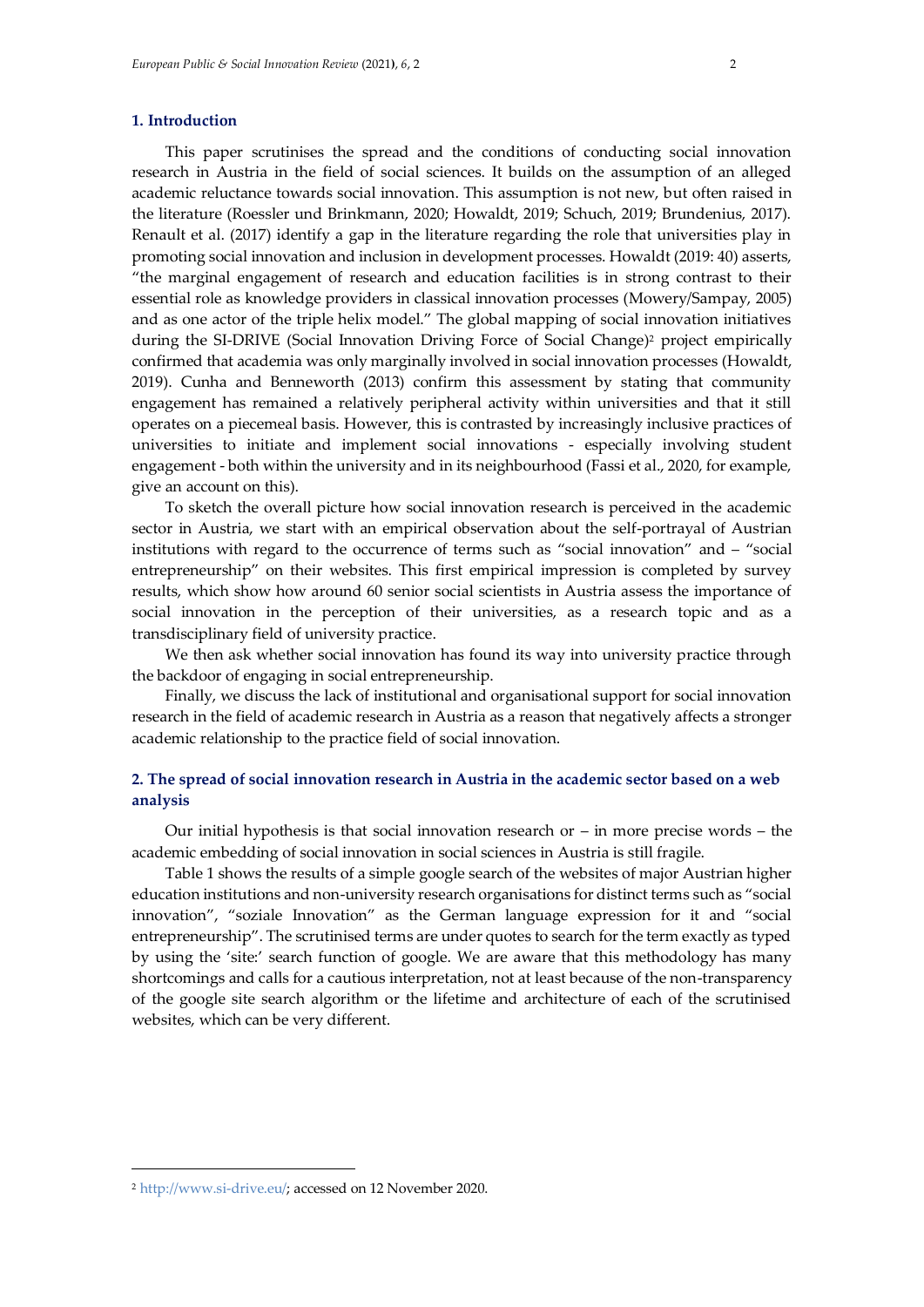**Table 1.** Postings of the terms "social innovation", "soziale Innovation" and "social entrepreneurship" at the websites of Austria's major universities and non-university research organisations, ministries and religious and non-religious social welfare organisations.

| <b>Organisations</b>                                                                            | No. of "social<br>innovation"<br>postings | No. of "soziale<br><b>Innovation"</b><br>postings | No. of "social<br>entrepreneurship"<br>postings |  |
|-------------------------------------------------------------------------------------------------|-------------------------------------------|---------------------------------------------------|-------------------------------------------------|--|
| University of Vienna                                                                            | 502                                       | 399                                               | 264                                             |  |
| Vienna University of Economics and Business                                                     | 1,320                                     | 214                                               | 3,070                                           |  |
| University of Salzburg                                                                          | 15                                        | 8                                                 | 16                                              |  |
| Karl-Franzens-University of Graz                                                                | 128                                       | 84                                                | 181                                             |  |
| Johannes Kepler University Linz                                                                 | 382                                       | 80                                                | 213                                             |  |
| University of Applied Sciences Upper Austria                                                    | 120                                       | 60                                                | 182                                             |  |
| University of Innsbruck                                                                         | 122                                       | 188                                               | 40                                              |  |
| <b>ZSI-Centre for Social Innovation</b>                                                         | 12,500                                    | 13.700                                            | 589                                             |  |
| AIT-Austrian Institute of Technology                                                            | 209                                       | 87                                                | 111                                             |  |
| Joanneum Research                                                                               | 40                                        | 27                                                | 32                                              |  |
| Salzburg Research                                                                               | 116                                       | 96                                                | 39                                              |  |
| FORBA - Forschungs- und Beratungsstelle<br>Arbeitswelt                                          | 34                                        | 26                                                | 2                                               |  |
| L&R Sozialforschung                                                                             | $\tau$                                    | 33                                                | $\mathbf{1}$                                    |  |
| Diakonie                                                                                        | $\overline{2}$                            | 28                                                | $\mathbf{1}$                                    |  |
| Caritas                                                                                         | $\overline{4}$                            | 7                                                 | 9                                               |  |
| Volkshilfe                                                                                      | $\overline{c}$                            | 19                                                | $\overline{2}$                                  |  |
| Arbeit plus                                                                                     | 57                                        | 47                                                | 23                                              |  |
| Armutskonferenz                                                                                 | 39                                        | 70                                                | 49                                              |  |
| SENA Social Entrepeneurship Network Austria                                                     | $\overline{4}$                            | $\overline{4}$                                    | 105                                             |  |
| Federal Ministry of Education, Science and Research                                             | 16                                        | 88                                                | 23                                              |  |
| Federal Ministry of Climate Action, Environment,<br>Energy, Mobility, Innovation and Technology | 23                                        | 41                                                | 3                                               |  |
| Federal Ministry of Social Affairs, Health, Care and<br><b>Consumer Protection</b>              | 4                                         | 1,130                                             | 24                                              |  |
| Federal Ministry of Labour, Family and Youth                                                    | 5                                         | 7                                                 | 1                                               |  |

Note: Using the site: operator limits the search results to the ones found in the specified top-level domain. Specifying more parts of the URL narrows the search (see Berry, 2015).

Sources: site:univie.ac.at; site:wu.ac.at; site:uni-salzburg.at; site:uni-graz.at; site:jku.at; site:fh-ooe.at; site:uibk.ac.at; site:zsi.at; site:ait.ac.at; site:joanneum.at; site:salzburgresearch.at; site:forba.at; site:lrsocialresearch.at; site:diakonie.at; site:caritas.at; site:volkshilfe.at; site:arbeitplus.at; site:armutskonferenz.at; site:sena.or.at; site:bmbwf.gv.at; site:bmk.gv.at; site:sozialministerium.at; site:bmafj.gv.at; all accessed on 13 November 2020.

Table 1 clearly shows that one single non-university research institution, ZSI – Centre for Social Innovation, tops all others with regard to the frequency of the searched terms "social innovation" and "soziale Innovation" by a factor of at least 9 and 12 respectively. As regards the term "social entrepreneurship", ZSI tops all but the Vienna University of Economics and Business by a factor of at least 2. While the number of researchers at ZSI is around 45, the University of Vienna in comparison, which is one of the largest universities in Europe with a strong and internationally acknowledged focus on social sciences and humanities<sup>3</sup>, counts around 6,850 researchers (BMBWF, 2019); i.e., 152 times more than ZSI.

<sup>&</sup>lt;sup>3</sup> According to the most recent Times Higher Education Ranking 2021, the University of Vienna is worldwide ranked no. 71 as regards social sciences and on place 34 as regards arts and humanities.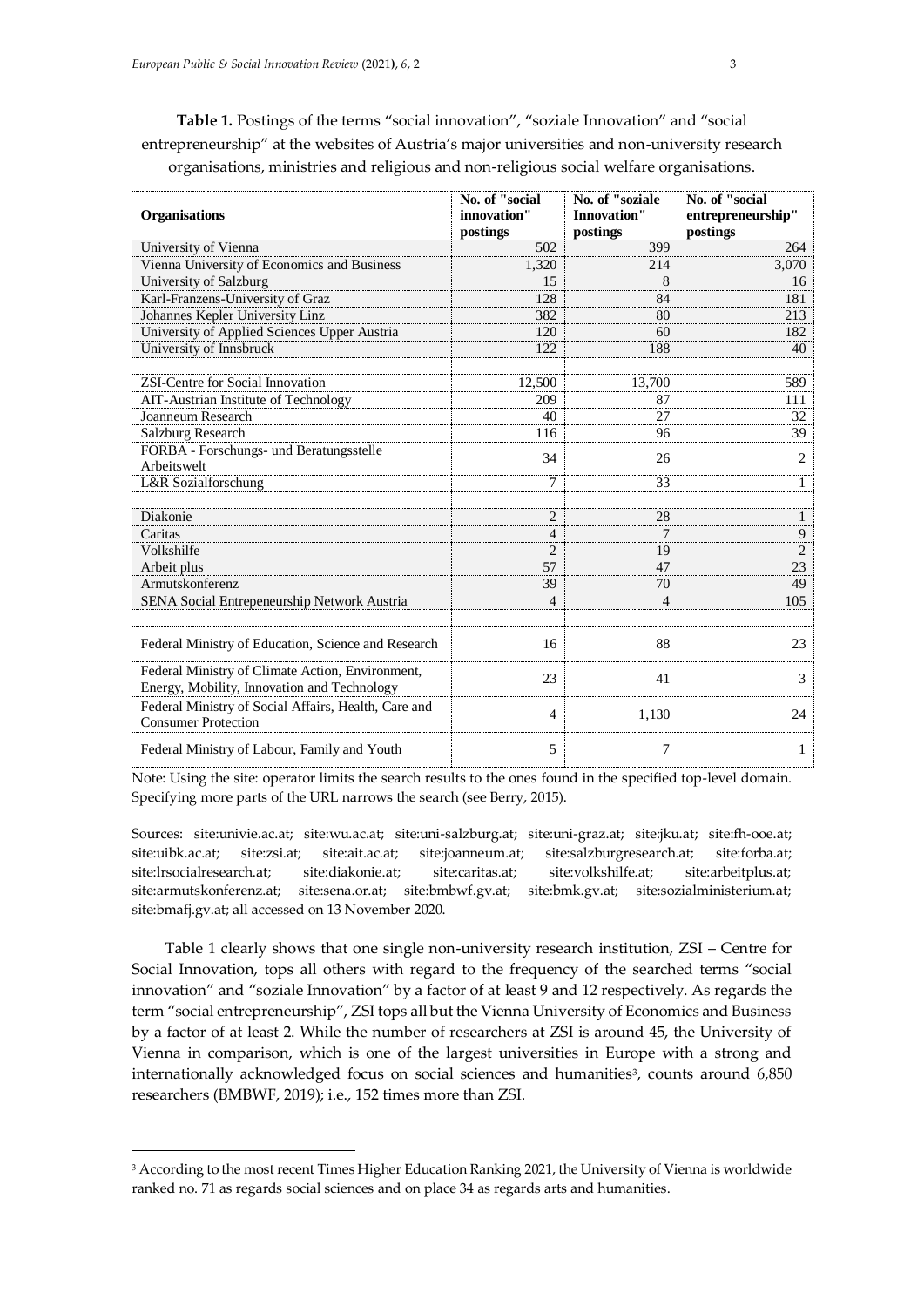The number of postings of the scrutinised terms "social innovation", "soziale Innovation" and "social entrepreneurship" are in general quite limited. Exceptions, next to ZSI and the University of Vienna, are especially the Vienna University of Economics and Business and the Federal Ministry of Social Affairs, Health, Care and Consumer Protection, where the German term "soziale Innovation" could be identified 1,130 times.

As a side remark, the scrutinised terminology has apparently also found little entry into the self-portrayal of the large Austrian welfare and advocacy organizations Caritas (belonging to the Catholic Church), Diakonie (belonging to the Protestant Church) and Volkshilfe (nonconfessional). Smaller advocacy organisations like "Arbeit plus" or the "Armutskonferenz" have comparably more postings. Maybe terminology and definitions are not as important in the practice of welfare provision or advocacy as in academic science. However, these bleak numbers could also be an indication to reject our assumption that social innovation is a practice field. Anyway, the sober numbers certainly also encourage to reflect more on the perception of social innovation in Austria.

# **Figure 1.** Postings of the terms "social innovation", "soziale Innovation" and "social entrepreneurship" at the websites of Austria's major universities and non-university research organisations (except ZSI)



Source: google search (search:) of the following websites between 21 and 23rd October 2020: uni-salzburg.at; www.uni-graz.at/de; www.wu.ac.at/; www.zsi.at; univie.ac.at; www.fh-ooe.at; www.salzburgresearch.at; www.ait.ac.at; www.forba.at; www.lrsocialresearch.at/; www.sozialministerium.at; www.bmafj.gv.at; arbeitplus.at; www.armutskonferenz.at; www.gemse.or.at; diakonie.at; www.caritas.at; /www.bmk.gv.at; www.bmbwf.gv.at; www.jku.at; www.volkshilfe.at; www.joanneum.at; [www.uibk.ac.at.](http://www.uibk.ac.at/)

If we exclude ZSI, which obviously has a unique selling proposition within the Austrian social innovation ecosystem, and focus only on higher education and the other non-university research organisations than we can identify from Figure 1<sup>4</sup> some interesting features:

1) The sheer numbers of postings of the catchwords "social innovation", "soziale Innovation" and "social entrepreneurship" at the websites of the most important Austrian higher education institutions and non-university research centres (except ZSI), which have a strong focus on social sciences, is in general quite low. This could be

<sup>4</sup> The research performing organisations are sorted by the sum of the postings containing "social innovation" and "soziale Innovation" in descending order.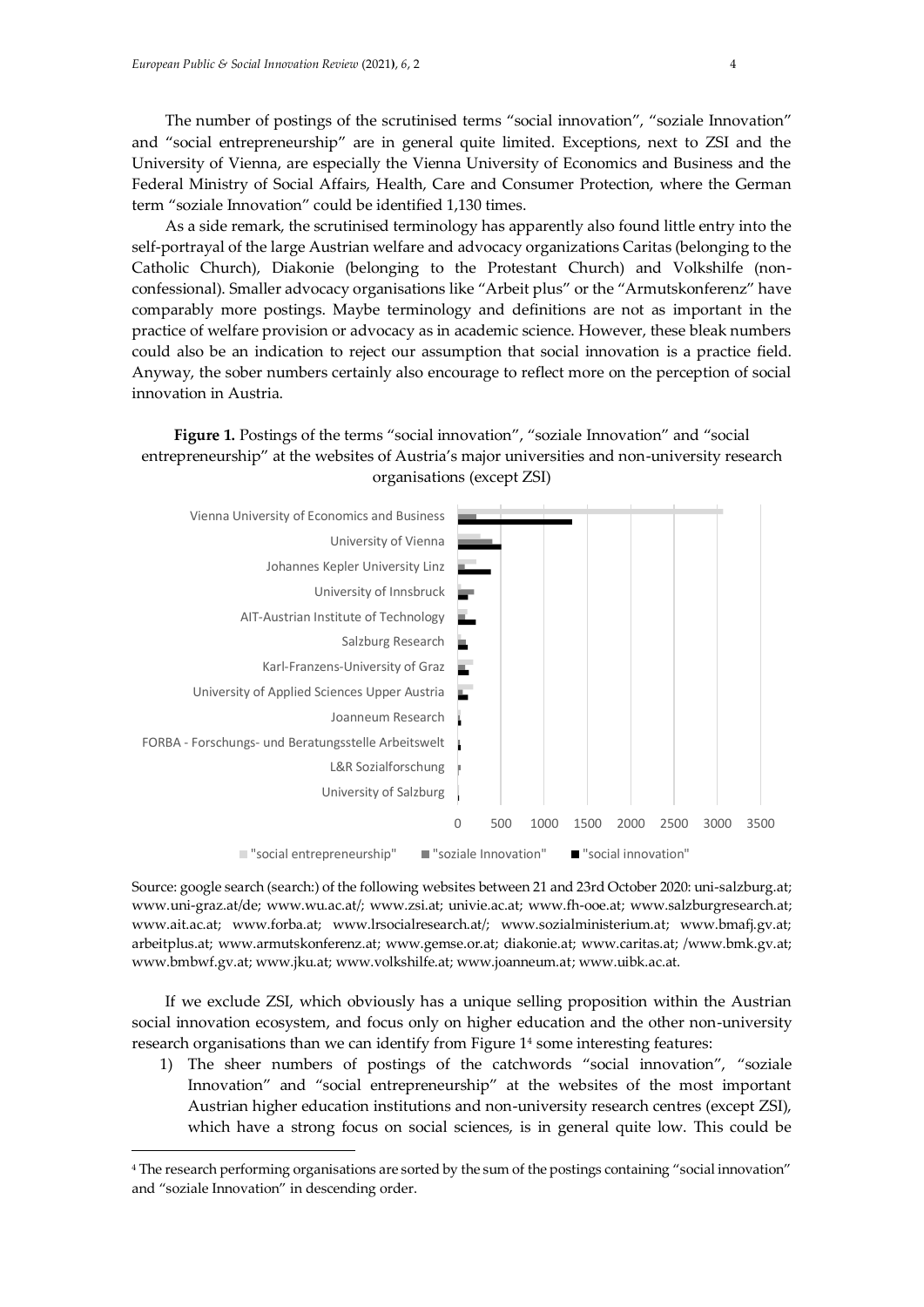interpreted as a proxy that social innovation is not a priority in the Austrian academic sector.

- 2) Exceptions to this disillusioning result, which, however, should not be overrated in terms of its explanatory power, are in particular the Vienna University of Economics and Business (WU) and the University of Vienna. While the WU is especially visible as regards the term "social entrepreneurship" with more than 3,000 postings (and in this respect also overshooting ZSI), the entries of the catchwords at the University of Vienna are more balanced.
- 3) Among the non-university research organisations (except ZSI), AIT is in the lead, closely followed by the much smaller Salzburg Research.
- 4) From a geographical point of view, it seems that academic engagement in Austria as regards "social innovation" and "social entrepreneurship" is mostly taking place in Vienna (where also ZSI is located), followed by Upper Austria and Innsbruck, and to a lesser extent in Salzburg and Graz.

We then scrutinised the context in which the term "social innovation" appeared on the websites of a few universities (University of Salzburg, University of Graz, Vienna University of Economics and Business, University of Vienna, University of Applied Sciences Upper Austria). Semantic mapping was neither straightforward nor free of overlap. It turned out that the term "social innovation" was most frequently used in connection with "news announcements", "teaching or outreach offers to students and teachers", and in relation to "publications" and "CVs". Mentions related to "research groups/institutes," "references to third parties," or in "strategic documents" were less frequent, as were mentions of specific "social innovation projects".

To balance the one-dimensionality of google search, we also sent a survey to 163 senior social scientists from five Austrian higher education institutions<sup>5</sup> . All of them were either deans or vicedeans of social sciences faculties, heads of social scientific institutes, departments and centres or heads of primarily interdisciplinary research platforms in which social sciences are included. 61 responded to the survey out of which we collected full responses to all first-order questions from 56 respondents. The response rate was slightly above a third and relatively well balanced across the five surveyed higher education institutions.

| Ouestion 1/<br>Answer<br>categories                                    | The current<br>significance of social<br>innovation in the self-<br>image or self-<br>representation of your<br>university (overall<br>level) as a whole in % | Question 2/<br>Answer<br>categories                   | Social innovation<br>as a topic that<br>your institute or<br>research platform<br>deals with in<br>research in % | Ouestion 3/<br>Answer<br>categories | Development of<br>social innovations<br>in cooperation with<br>practice partners<br>over the last 12.<br>months |
|------------------------------------------------------------------------|---------------------------------------------------------------------------------------------------------------------------------------------------------------|-------------------------------------------------------|------------------------------------------------------------------------------------------------------------------|-------------------------------------|-----------------------------------------------------------------------------------------------------------------|
| Social<br>innovation<br>has almost<br>no<br>significance<br>as a topic | .5%                                                                                                                                                           | Yes, often                                            | 30%                                                                                                              | Yes                                 | 41%                                                                                                             |
| Social<br>innovation<br>is a niche<br>topic                            | 48%                                                                                                                                                           | Selectively, but<br>then mostly as<br>a central theme | 20%                                                                                                              | No                                  | 41%                                                                                                             |

**Table 2.** The importance of social innovation in the perception of five Austrian universities, as a research topic and as a transdisciplinary field of university practice.

<sup>5</sup> The five higher education institutions together comprise a substantial part of the Austrian university-based social scientific disciplines. The five organisations are the University of Vienna, the Karl-Franzens University in Graz, the Vienna University for Economics and Business, the Paris-Lodron-University Salzburg and the University of Applied Sciences from Upper Austria (with several locations).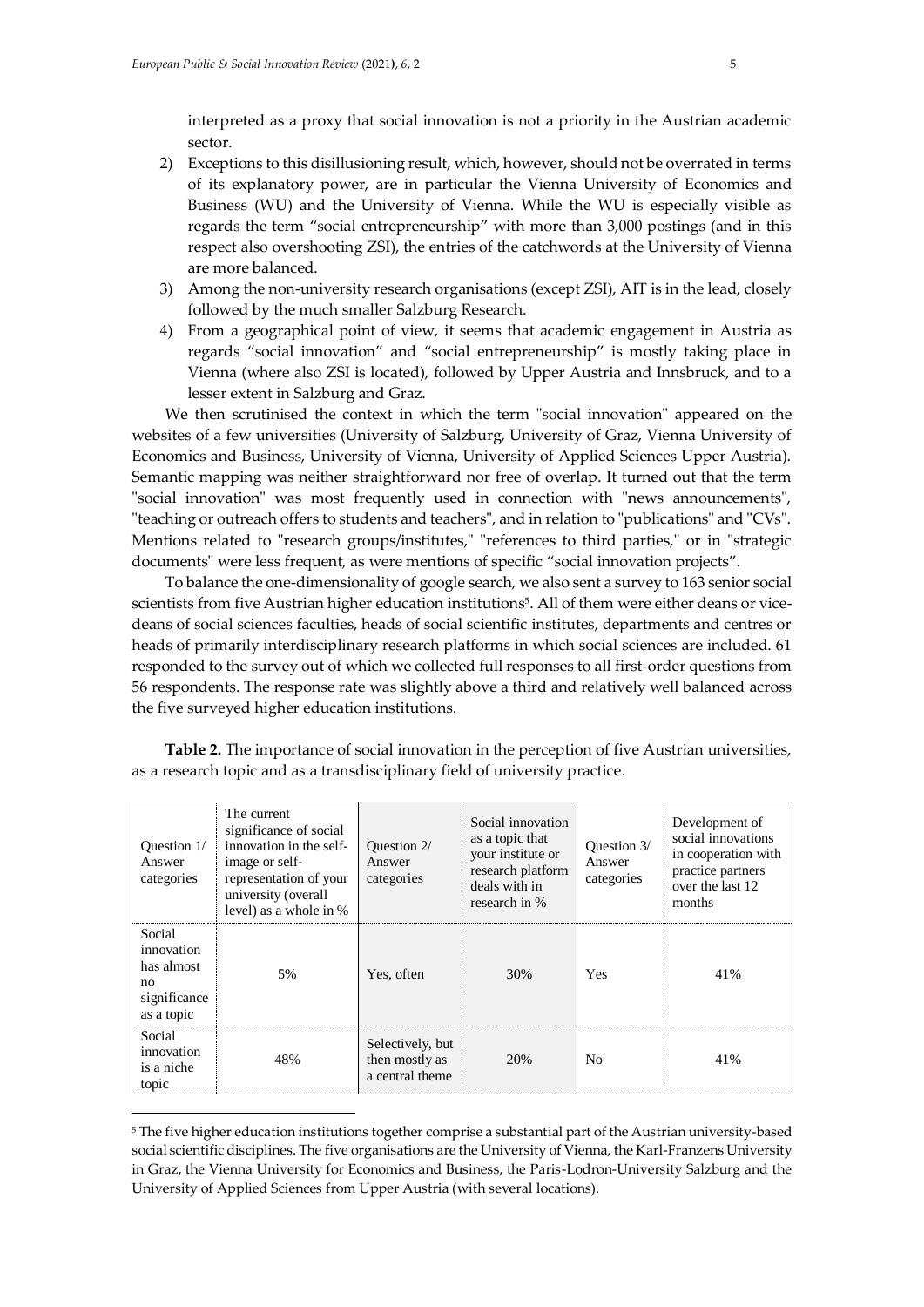| Social<br>innovation<br>is an<br>important<br>topic | 33%  | Selectively, but<br>then pre-<br>dominantly<br>only as a<br>marginal topic | 34%  | I do not<br>know | 18%  |
|-----------------------------------------------------|------|----------------------------------------------------------------------------|------|------------------|------|
| I do not<br>know                                    | 15%  | Pretty much<br>never                                                       | 11%  |                  |      |
|                                                     |      | I do not know                                                              | 5%   |                  |      |
| Sum                                                 | 100% | Sum                                                                        | 100% | Sum              | 100% |

Note: The following five universities were scrutinised: University of Vienna, the Karl-Franzens University in Graz, the Vienna University for Economics and Business, the Paris-Lodron-University Salzburg and the University of Applied Sciences from Upper Austria.

Source: own survey, n for all 3 questions is 61.

As we can see from Table 2, the respondents consider social innovations to be of relatively high importance in university practice. 33% consider social innovation to be an important topic within the self-understanding respectively self-representation of their university. 48% consider it a niche topic. Only 5% responded that social innovation has almost no significance as an overall topic for their universities and 15% did not know.

Moreover, 30% regard social innovation as a topic that their institute, research group or research platform often deals with in research. 20% deal with it selectively, but then mostly as a central theme. 34% deal with it only marginally and 11% never. The latter value, which only refers to the consideration of social innovation in social scientific research, is more than double as high than the value of those who responded that social innovation has almost no significance as an overall topic for their universities. Finally, 41% of the responding social scientists confirmed that their institute respectively research group or platform worked together with practitioners on the development of social innovations within the last 12 months. Just as many denied this question (see Table 2).

Although the results are inconclusive, it can definitely not be said that social innovation is only a marginal topic in the university-based social sciences in Austria. Thus, the survey findings do not seem to coincide with the disillusioning results from google search. More than 80% of the respondents deal with social innovation research at different levels of intensity. It also seems, that social innovation works well for the overall self-representation of the universities, is a widespread issue in social scientific research in Austria, and is for almost half of the respondents also an object of practical development with practice partners. The latter refers especially to the University of Applied Science of Upper Austria and the Vienna University for Economics and Business, which also can be considered as the two most application-oriented universities within our sample.

After this first candlelight look at how social innovation is perceived by academic institutions in Austria, we were asking if the construct of social entrepreneurship has probably contributed most to anchoring the notion of social innovation in the Austrian higher education sector.

# **3. Social entrepreneurship: a stepping stone for the spread of social innovation in Austria's higher education sector or a gatekeeper?**

We hypothesize that the construct of social entrepreneurship has probably contributed most to anchoring the notion of social innovation in the Austrian higher education sector. There is hardly any university of economics and business or higher education business school that does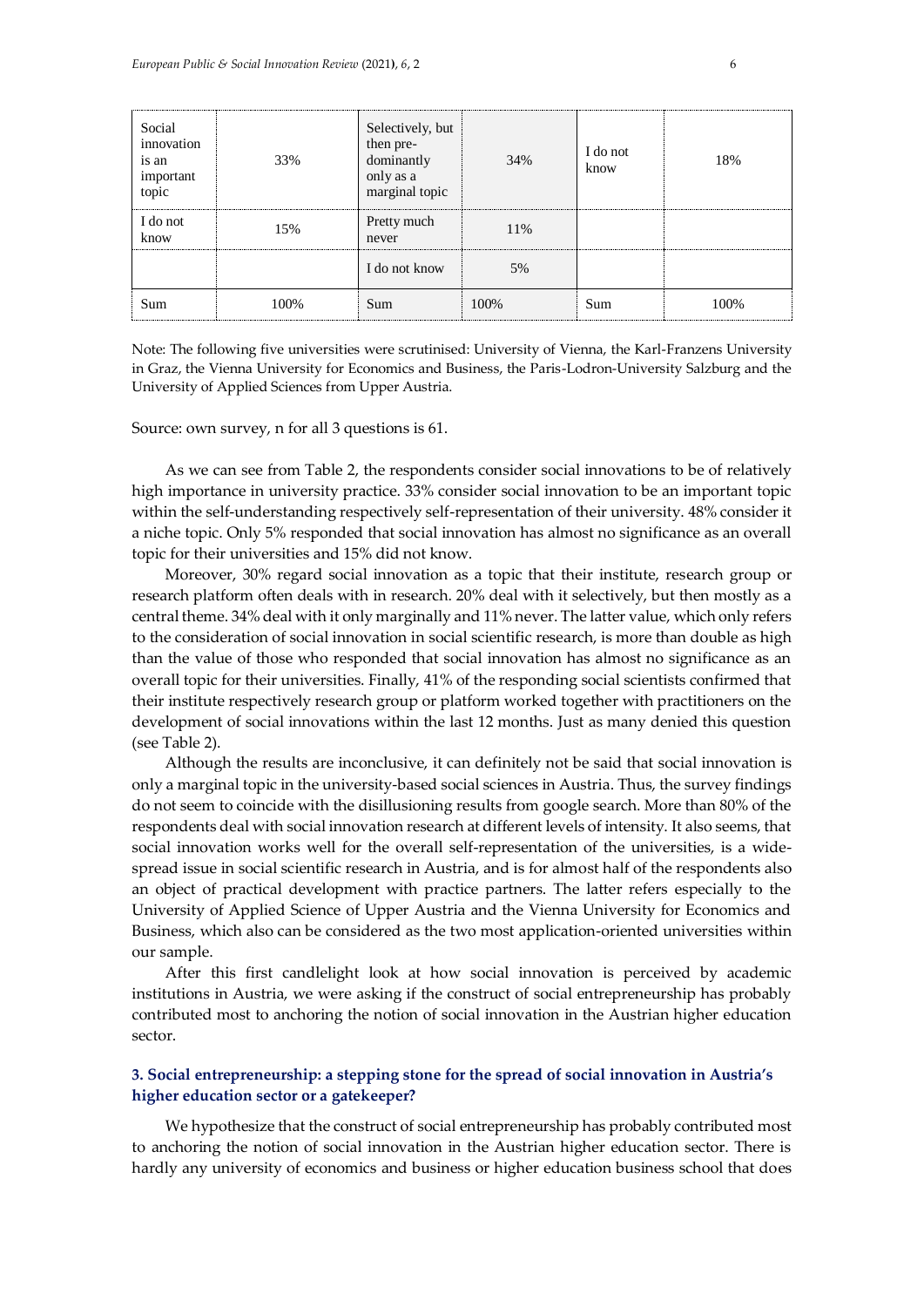not offer a course, an 'academy' or at least some lectures on social entrepreneurship. Social entrepreneurship has become also structurally visible in form of departments and centres. The Vienna University of Economics and Business for example has a 'Social Entrepreneurship Center', which is active in all three pillars of a modern university: education, research and third mission. Another well-known example from Germany is the 'Social Entrepreneurship Academy', a distinct organisation based on the cooperation of universities located in Munich (including the Ludwig-Maximilians-University Munich, the Technical University of Munich and the Munich University of Applied Sciences). It should be noted, however, that capacity building for social entrepreneurship is also offered by a number of non-university organisations in Austria such as the Impact Hub Vienna<sup>6</sup> or ZSI, sometimes in cooperation with higher education institutions.

Social entrepreneurship as a tool to promote social innovation has also been strongly encouraged at the European level. Examples for this are the European Social Innovation Competition<sup>7</sup> (EUSIC) and the Social Innovation Tournament<sup>8</sup>. There were, however, also some European initiatives that focussed more on innovations in the field of social policies, such as the Employment and Social Innovation Programme<sup>9</sup>, or on social innovation in research<sup>10</sup>, but in general the focus on social entrepreneurship prevails at the European level<sup>11</sup>.

Davies (2014) even argued that social entrepreneurship was dominating discussions of social innovation and that the two terms were often discussed synonymously although their essence is not the same. While it is assumed that social innovation transcends sectors and aims for changes at various levels from micro-level to macro-level or even system's level, social entrepreneurship is regarded as limited to market-orientation, business and centred on individual entrepreneurs (Nicholls & Huybrechts, 2012; Westley & Antadze, 2010; Phills et al., 2008). For a more in-depth reflection on the relation between social innovation and social entrepreneurship we recommend Davies (2014), who argues that social entrepreneurship partly overlaps with social innovation, but does not entirely fall under it. In Figure 2, Davis (2014) aims to schematically elaborate the different conceptual extensions of social innovation, social entrepreneurship and social enterprise. He shows in the diagram that these partly overlap, but also have their own distinct characteristics.

The question remains how narrowly (i.e., centred only on theories of non-profits and on their commercial activities) social entrepreneurship materialises empirically in educational offers of higher education institutions or if also an extended view, in which also social innovators beyond business (Perrini, 2006) are considered. The answer is ambiguous, at least with a view on Austria. The compulsory optional subject "social business"<sup>12</sup> offered by the University of Applied Sciences Burgenland, for instance, rather belongs to the 'narrow' concept. Most of the topics are clearly related to more traditional business school subjects, such as "social economy", "social enterprises", "marketing and fundraising", "social entrepreneurship", and "digital business", but also a course on "international relations and development policies" is offered, that transcends the narrow business focus. On the other hand, the "social economy" BSc course offered by the University of Linz (JKU, 2020) is clearly an example for a 'wider' approach by explicitly

<sup>6</sup> <https://vienna.impacthub.net/>; accessed on 22nd December 2020.

<sup>7</sup> [https://ec.europa.eu/growth/industry/policy/innovation/social/competition\\_en;](https://ec.europa.eu/growth/industry/policy/innovation/social/competition_en) accessed on 28 October 2020.

<sup>8</sup> [https://institute.eib.org/social-innovation-tournament-2/;](https://institute.eib.org/social-innovation-tournament-2/) accessed on 28 October 2020.

<sup>9</sup> [https://ec.europa.eu/social/main.jsp?langId=en&catId=1081;](https://ec.europa.eu/social/main.jsp?langId=en&catId=1081) accessed on 28 October 2020.

<sup>10</sup> [https://ec.europa.eu/digital-single-market/en/collective-awareness;](https://ec.europa.eu/digital-single-market/en/collective-awareness) accessed on 28 October 2020. The collective awareness platforms supported under Horizon 2020 are a good example for a more technologyoriented approach to social innovation support.

<sup>11</sup>  [https://ec.europa.eu/growth/industry/policy/innovation/social\\_en;](https://ec.europa.eu/growth/industry/policy/innovation/social_en) accessed on 28 October 2020, provides a – slightly outdated – overview.

<sup>12</sup> [https://www.fh-burgenland.at/studieren/bachelor-studiengaenge/bakk-internationale](https://www.fh-burgenland.at/studieren/bachelor-studiengaenge/bakk-internationale-wirtschaftsbeziehungen/lehrveranstaltungen/#c2807)[wirtschaftsbeziehungen/lehrveranstaltungen/#c2807;](https://www.fh-burgenland.at/studieren/bachelor-studiengaenge/bakk-internationale-wirtschaftsbeziehungen/lehrveranstaltungen/#c2807) accessed on 29 October 2020.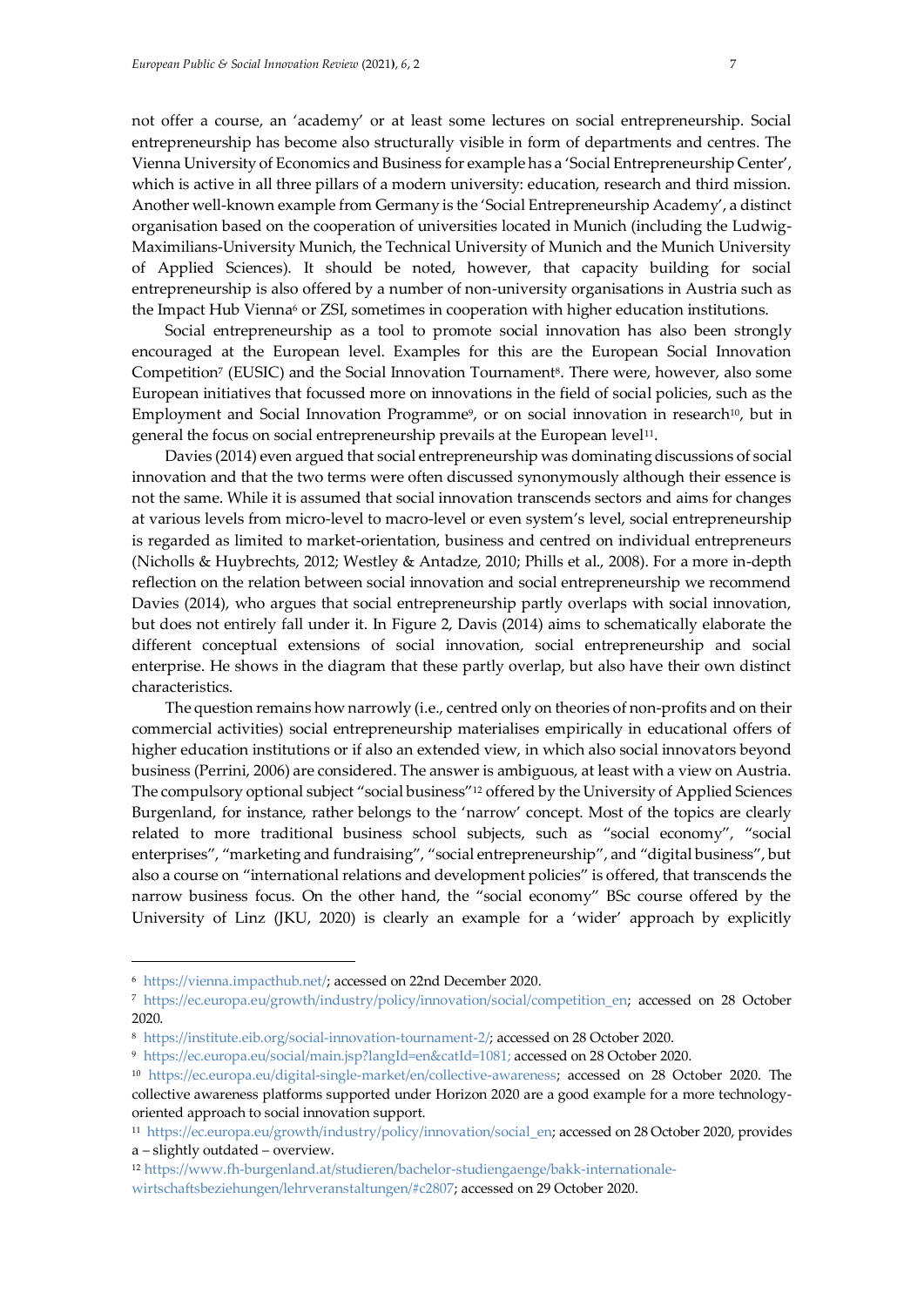integrating societal and political topics in the curriculum, such as sociological theories, history of sociology and social philosophy, and gender studies.

> **Figure 2.** Relationship between social innovation, social entrepreneurship and social enterprise.

|                   | Social innovation       |
|-------------------|-------------------------|
|                   |                         |
|                   |                         |
|                   |                         |
|                   | Social entrepreneurship |
|                   |                         |
|                   |                         |
|                   |                         |
| Social enterprise |                         |

Source: Taken from Davies (2014).

 $\overline{a}$ 

We assume that this ambiguous Austrian situation is not an exception within the European Higher Education Area and that almost every higher educational niche is occupied by remarkable variations that differentiate the educational offers and unique selling propositions of the various higher education institutions. Our conclusion is, thus, to confirm the hypothesis that the construct of social entrepreneurship has probably contributed most to anchoring the notion of social innovation in the higher education sector through the establishment of varied curricula and courses. Some of them are more confined to traditional business school topics, but some transcend the business focus towards sociological and political approaches. Our assessment is at least by tendence supported by the feedback of senior social scientists in Austria. 48% (n= 56) at least tend to agree that social innovation has found its way into university teaching primarily through the topic of social entrepreneurship, while 18% tend to disagree. 34% have no opinion on this.

As regards educational offers in higher education institutions we must not forget, however, that universities also offer courses for studying social innovation per se, which also penetrated the higher education sector<sup>13</sup>. In Austria, the first master's program "social innovation" was offered by the Danube University Krems in cooperation with ZSI as a part-time course, but ended after a few years due to a lack of demand. Currently the University of Applied Sciences Upper Austria and the Salzburg University of Applied Sciences offer Master courses in "Management Social Innovation" respectively "Social Innovation". The content of Salzburg's Master's degree on "Social Innovation" is broadly based on four macro modules, within the framework of which the respective professional qualifications are conveyed. They include "Social change and ethics", "Science of Social Innovations", "Fields of action (social innovation)" and "(Innovation) action and methods".

<sup>&</sup>lt;sup>13</sup> To name a few, examples are the Master of Studies in Social Innovation of the Cambridge University, Judge Business School [\(https://www.jbs.cam.ac.uk/programmes/mst-social-innovation/\)](https://www.jbs.cam.ac.uk/programmes/mst-social-innovation/), the MA in Social Innovation of the University of San Diego [\(https://www.sandiego.edu/peace/academics/social-innovation/\)](https://www.sandiego.edu/peace/academics/social-innovation/) or the MSc Social Innovation of the Glasgow Caledonian University.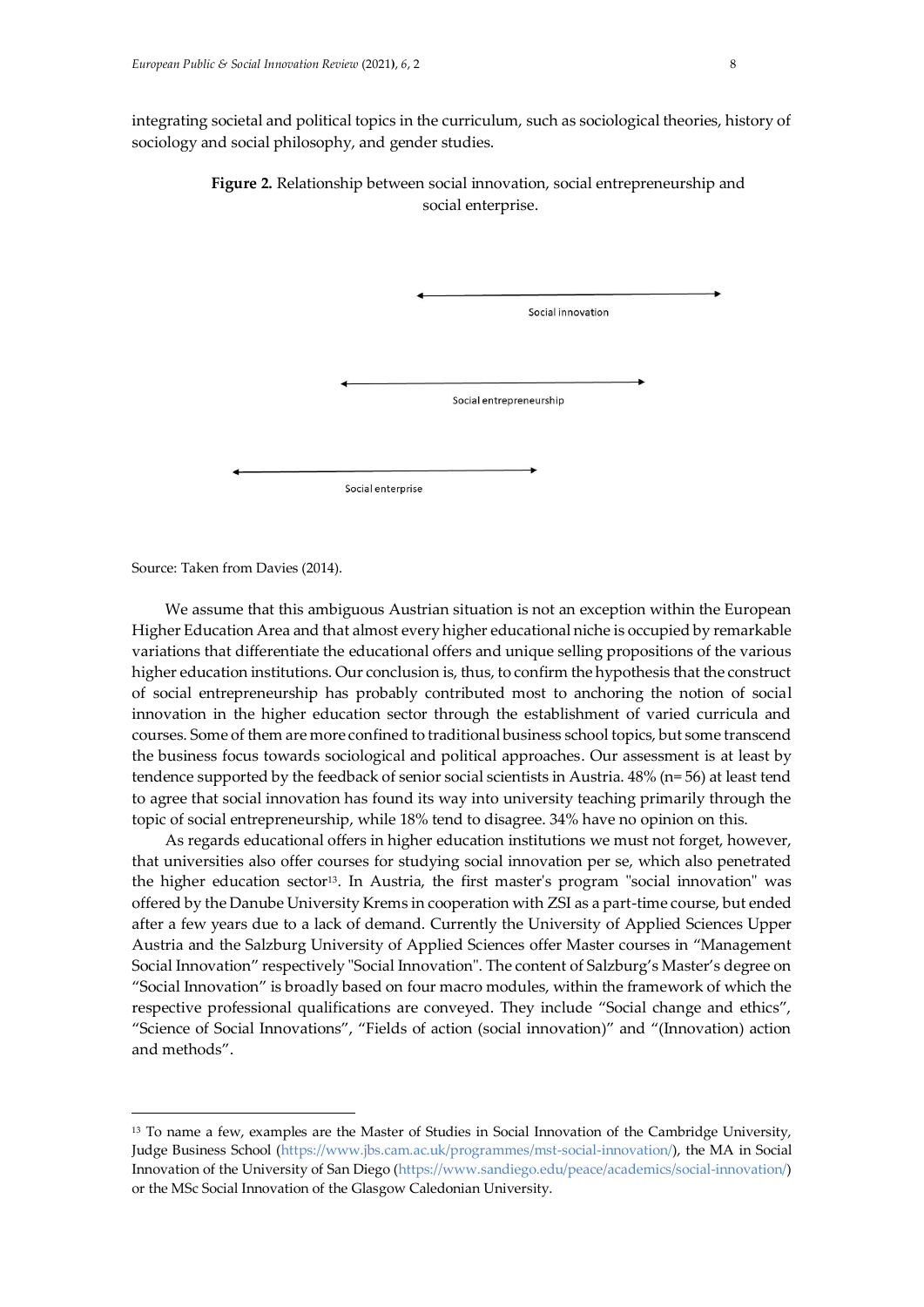At the international level, we can observe an increasing differentiation as regards social innovation curricula. While the London School of Economics and Political Sciences for instance bridges in its master course conventionally social innovation and entrepreneurship14, other interesting connections emerge, such as between social design and sustainable innovation<sup>15</sup> or between social innovation and sustainable development<sup>16</sup>, just to name a few.

However, despite some inspiring examples of academic 'social innovation' curricula around the globe, the number of social entrepreneurship courses seems to outweigh the number of social innovation courses. While "social entrepreneurship" has been very well received in business schools as a distinct course format, "social innovation" seems to be rather dispersed across different social science courses with different focuses. We wondered whether epistemological reasons related to the broader understood and fuzzy focus of social innovation are to blame for that. However, our question if the concept of social innovation is epistemologically unhelpful for gaining new insights was mostly refused by 62% of the respondents from social sciences in Austria. 27% had no opinion on that.

| Answer<br>categories | Univ. of<br><b>Applied</b><br><b>Sciences</b><br><b>Upper</b><br>Austria | Karl-<br>Franzens-<br>University<br>Graz | Paris-<br>Lodron-<br>University<br><b>Salzburg</b> | University<br>of Vienna | Vienna<br><b>University</b><br>of<br><b>Economics</b><br>and<br><b>Business</b> | <b>Total</b> | <b>Total</b> in<br>$\frac{6}{9}$ |
|----------------------|--------------------------------------------------------------------------|------------------------------------------|----------------------------------------------------|-------------------------|---------------------------------------------------------------------------------|--------------|----------------------------------|
| Do not<br>agree      |                                                                          |                                          |                                                    |                         |                                                                                 | 12           | 21%                              |
| Rather not<br>agree  |                                                                          |                                          |                                                    | 8                       | 9                                                                               | 23           | 41%                              |
| Rather<br>agree      |                                                                          |                                          |                                                    |                         |                                                                                 | 5            | 9%                               |
| Agree                |                                                                          |                                          |                                                    |                         |                                                                                 | O            | 2%                               |
| No opinion           |                                                                          |                                          |                                                    |                         |                                                                                 | 15           | 27%                              |
| Total                |                                                                          |                                          |                                                    | 17                      | 20                                                                              | 56           | 100%                             |

**Table 3.** Is the concept of social innovation epistemologically unhelpful for gaining new insights? (n=56).

Source: Authors' elaboration.

 $\overline{a}$ 

In the next session, we show that the academic embedding of social innovation in Austria is also hampered by structural reasons, which have to do with how universities function.

## **4. Structural shortcomings at university-level to support social innovations**

In this section we discuss structural problems that make it difficult to deal with social innovation at university level. Our hypothesis is that the existing support structures for social innovation solutions (e.g., in contrast to technical innovation solutions), if they exist at all, do not go far enough in the university structure. We refer here to Brudenius (2017: 43), who claimed that "Not very much is written on the role of social innovation at universities, and vice versa about

<sup>14</sup> [https://www.lse.ac.uk/study-at-lse/Graduate/Degree-programmes-2020/MSc-Social-Innovation-and-](https://www.lse.ac.uk/study-at-lse/Graduate/Degree-programmes-2020/MSc-Social-Innovation-and-Entrepreneurship)[Entrepreneurship;](https://www.lse.ac.uk/study-at-lse/Graduate/Degree-programmes-2020/MSc-Social-Innovation-and-Entrepreneurship) accessed on 29 October 2020.

<sup>15</sup> [https://www.lse.ac.uk/study-at-lse/Graduate/Degree-programmes-2020/MSc-Social-Innovation-and-](https://www.lse.ac.uk/study-at-lse/Graduate/Degree-programmes-2020/MSc-Social-Innovation-and-Entrepreneurship)[Entrepreneurship;](https://www.lse.ac.uk/study-at-lse/Graduate/Degree-programmes-2020/MSc-Social-Innovation-and-Entrepreneurship) accessed on 29 October 2020.

<sup>16</sup> [https://www.masterstudies.com/Master-in-Social-Innovation-for-Sustainable-](https://www.masterstudies.com/Master-in-Social-Innovation-for-Sustainable-Development/Italy/TSD/#requestinfo)

[Development/Italy/TSD/#requestinfo](https://www.masterstudies.com/Master-in-Social-Innovation-for-Sustainable-Development/Italy/TSD/#requestinfo) o[r https://www.masterstudies.com/Master-in-Social-Innovation-for-](https://www.masterstudies.com/Master-in-Social-Innovation-for-Sustainable-Development/Italy/TSD/#requestinfo)[Sustainable-Development/Italy/TSD/#requestinfo;](https://www.masterstudies.com/Master-in-Social-Innovation-for-Sustainable-Development/Italy/TSD/#requestinfo) accessed on 29 October 2020.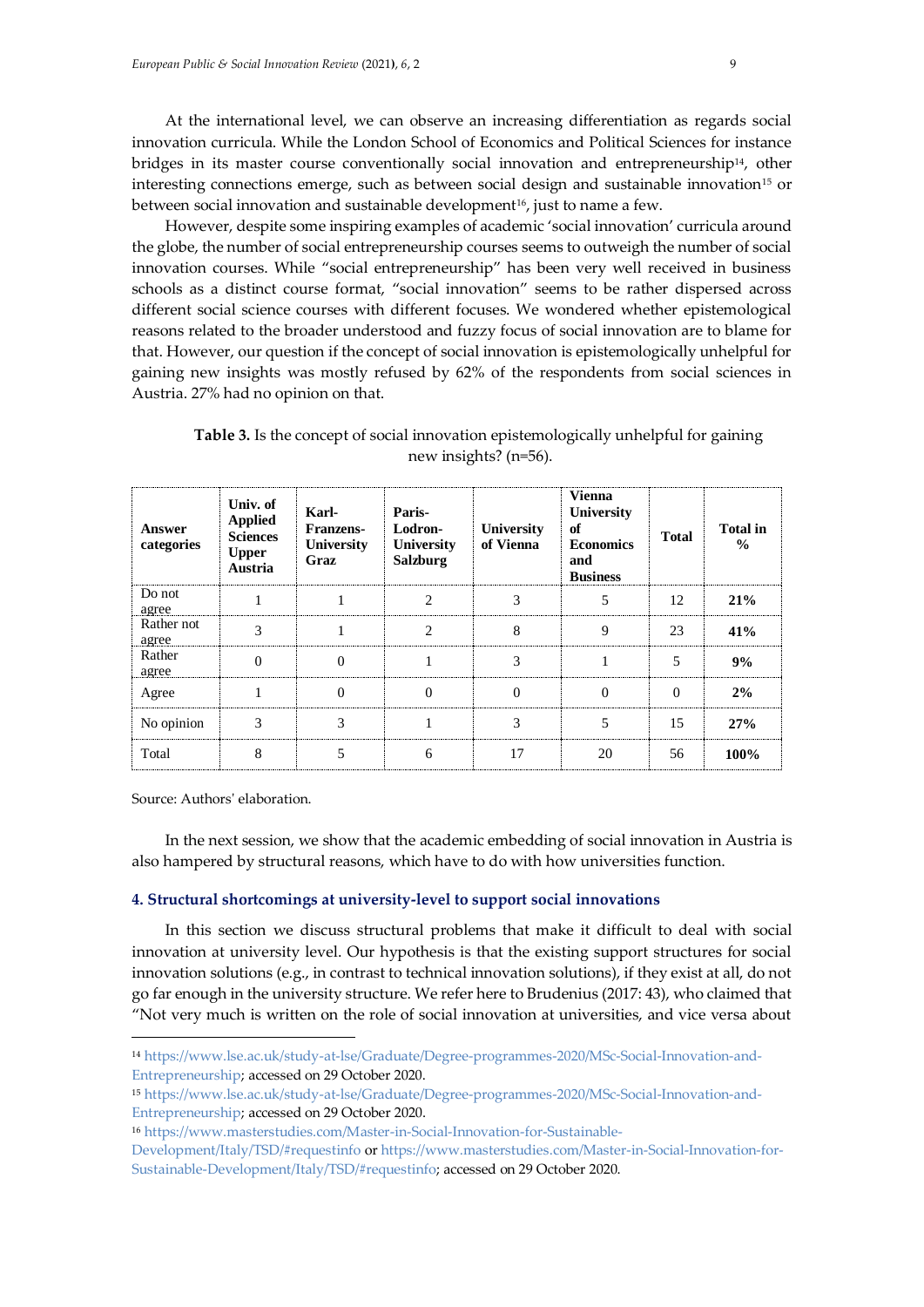the role of universities when it comes to social innovation activities" and Howaldt (2019: 37) who argues that "It will be a major challenge for the development of social innovation to ensure a much higher involvement of research and education facilities. In these processes social sciences will be challenged to redefine their functions with regard to innovation".

As already argued in another paper (Schuch, 2019), several structural shortcomings exist why universities do not play a significant role for the co-creation of social innovations in an ideal quadruple helix composition:

- 1) Social innovations are often bottom-up and straightforward in scope and scale. They are mostly initiated by practitioners in their own field of work and expertise. Financing needs and relational capital needs are usually more pressing, or at least seem so, than knowledge deficits. The most often raised knowledge deficits relate to a segment of business-related disciplines, namely to issues of taxation, marketing and financing. This limits the demand for support from academic knowledge providers to business related issues.
- 2) The financial precariousness of most social innovations is another demand-side problem. Social innovations often operate in low-cost segments, while the cost structures of universities hardly fit to the tight budgets of social innovators. While 'normal' technology transfer enjoys a high reputation at universities (and especially of funding agencies and R&I policy-makers), knowledge transfer for social purposes is often perceived as an altruistic free of charge exercise. The limited prospect of acquiring third-party funding reduces the attraction for higher education institutions to deal with it. It also means that the social sciences do not have a lucrative field of activity that would be comparable to those of the technical sciences and engineering.
- 3) While technological (commercial) innovation is recognised as a potential income source for universities, and thus facilitated by institutionalised support structures such as technology transfer centres, there are only exceptionally material and immaterial professional university structures available for supporting social innovations. Examples are the '6I research model' at the University of Deusto (Caro-Gonzalez, 2019), the "Tellus Innovation Arena" and the "Oulu Think Tank of Science and Society" at the University of Oulu (Tuunainen et al., 2019) or the Knowledge Transfer Centre for SSH in Austria (Russegger, 2019).
- 4) Social innovations do not count for the performance accountability of universities and their faculty. Thus, they lack promotional quality and significance. Neither social innovations initiated by higher education institutions, nor practices and systems how to monitor, measure and promote their way from universities to society are regularly documented and in the focus of attention of university management (systems).
- 5) Universities lack the appropriate infrastructure and resources for social innovation, although – together with their students - they could have a large mobilisation effect. Places designed to meet, to exchange, to co-design and prototype social innovations with practitioners are still scarce within the academic infrastructure. The lack of interfaces also means that little is known about specific needs that emerge from the practice field.
- 6) Despite the fact that SSH scholarship (and also other fields of science) is often committed to do research for the good of society, the interest of researchers is often not oriented towards producing usable results such as social innovations (see the various aspects discussed in Reale et al. 2017; Benneworth, 2015; Brewer, 2013; Nussbaum, 2010).

The findings from our survey confirm that structural shortcomings at university-level to support social innovation exist. We have already shown that around 41% of the responding senior social scientists from selected Austrian universities were engaged in developing social innovation with practitioners during the last 12 months, which is a remarkable high level. However, only 25% of the respondents confirmed the existence of support measures to facilitate the cooperation with practitioners as regards the development of social innovations at their universities or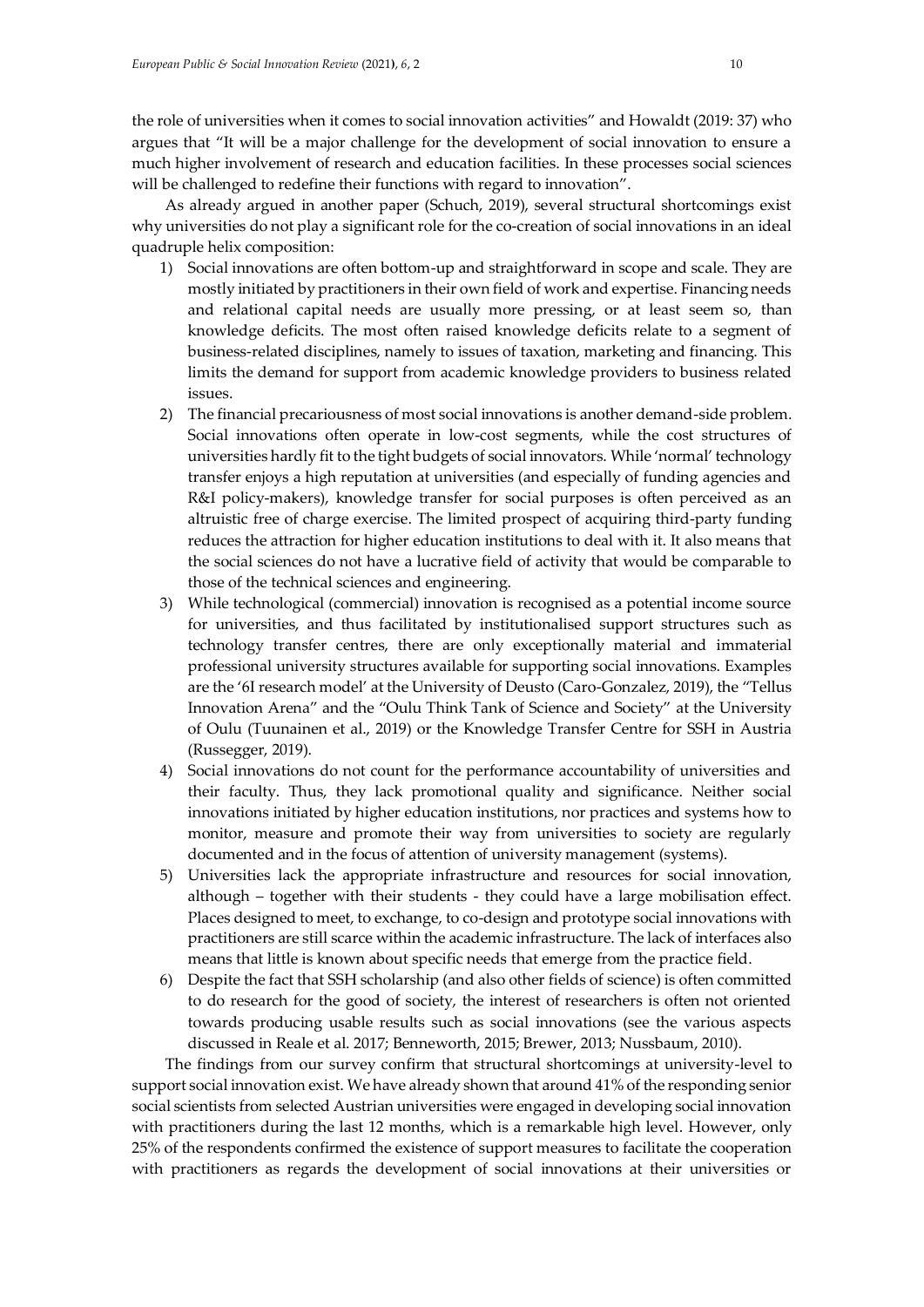faculties. 35% explicitly negated and 40% did not know. The latter means in practice, that no support structures were accessible for those 40% of respondents.

Table 4 shows which support measures are available at the five scrutinised Austrian universities which all have a strong social science focus. It is striking that only one of the potential 'support measures' queried is frequently encountered, namely that students can work in courses on the development of social innovation together with practice partners. But 25% of the respondents stated that this was not possible. However, the overall number of respondents is too small to make any generalisation.

38% of the already small number of respondents who were able to report on specific support measures from their university or faculty said that they were encouraged by the university or faculty to work together with practice partners to develop social innovations. 31% confirmed that the university or faculty management actively forwards requests from practice partners to them. 31% also confirmed that their work on developing social innovations with practice partners is used by the university or faculty for PR purposes. The other respondents denied this.

All other inquired potential support measures were only very sporadically mentioned. These include in particular

- The lack of university or faculty funds to finance participation of the university's faculty in the development of social innovations.
- The lack of inclusion of social innovation development projects in the performance reporting of universities.
- The lack of a cooperation platform where practice partners can regularly inform about their needs to support social innovations.
- The lack of possibility to participate in the development of social innovations through university-funded research projects<sup>17</sup> .

**Table 4.** Support measures provided by the university or faculty to work on the development of social innovations with partners from practice (n=16).

| <b>Statements</b>                                                                                                                                                    | <b>Yes</b><br>(%) | No.<br>(%) |
|----------------------------------------------------------------------------------------------------------------------------------------------------------------------|-------------------|------------|
| A cooperation platform exists where practice partners can regularly report their needs to support<br>social innovations                                              | 19%               | 81%        |
| A small university or faculty fund through which we can finance our participation in the<br>development of social innovations exists                                 | 6%                | 94%        |
| We are allowed to work with students in our courses on the development of social innovation<br>with practice partners                                                | 75%               | 25%        |
| We can contribute to the development of social innovations through research projects financed<br>by the university                                                   | 25%               | 75%        |
| The university/faculty management encourages us to cooperate with practice partners to develop<br>social innovations                                                 | 38%               | 63%        |
| The university or faculty management actively forwards requests from practice partners for the<br>development of social innovations to us                            | 31%               | 69%        |
| Our work on the development of social innovations with practice partners is positively<br>supported by the university in career promotion and performance assessment | 6%                | 94%        |
| Our work on the development of social innovations with practice partners is used by the<br>university resp. faculty for PR purposes                                  | 31%               | 69%        |
| Social innovation development projects with practice partners are considered in our<br>performance reporting                                                         | 13%               | 88%        |

Source: Authors' elaboration.

<sup>&</sup>lt;sup>17</sup> If research projects make this possible at all, then they are usually externally funded projects.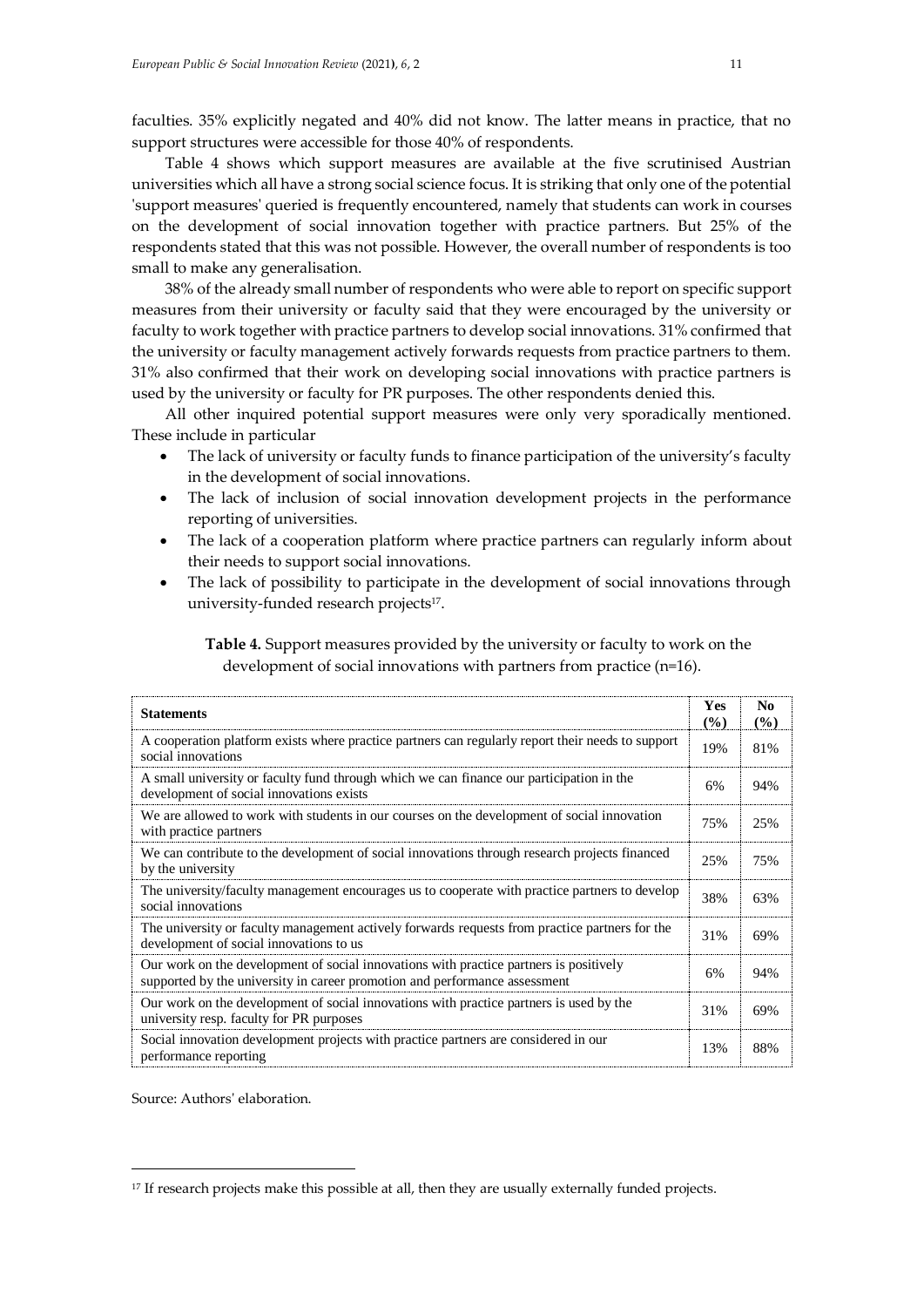With the exception of one respondent from the Vienna University of Economics and Business, all other respondents who mentioned structural support measures at their university or faculty for social innovations reported that their work on the development of social innovations with partners from practice is not taken into account by the university in career promotion or performance assessment. 59% of all respondents (n=56) agreed with the statement that as long as contributions to social innovations in career promotion or performance assessment are not equated with contributions to technical-economic innovations, the importance of dealing with social innovations at universities will remain rather marginalized. 26% did not agree with this statement and the rest had no opinion on that.

These empirical findings do indeed confirm our hypothesis that systematic structural precautions and support measures for social innovation are still little or not at all developed at Austrian higher education institutions. The importance of technical-economic innovation performance is considered to be much higher in the university system than the contribution to social innovation. Although the number of respondents is too small to make robust and reliable statements, it would be worth considering whether the situation at the universities for applied sciences is better than at the 'regular' universities. The feedback from the FH Upper Austria at least points in this direction. This would certainly fit in with the application orientation of the universities for applied sciences.

### **5. Conclusions**

First, we have been able to prove empirically, but limited to Austria, that social innovation plays a role in the consciousness of senior social scientists and has also entered research and teaching. Our findings, however, also indicate that, with few exceptions, terms such as "social innovation" or "social entrepreneurship" appear infrequently in the documented self-image of Austrian academic institutions on their homepages. In this respect, the Centre for Social Innovation (ZSI) outperforms all universities with the exception of WU, where social entrepreneurship plays a very important role in the university's self-representation.

Second, we hypothetically assumed that primarily social entrepreneurship found its way into the formal academic field at universities, especially into teaching. Although social entrepreneurship seems to dominate academic courses, it has not necessarily limited social innovation only to its economic dimension. The results of our survey also support that social entrepreneurship has become a door opener for social innovation in the academic world. Thus, we can consider the second hypothesis as largely confirmed, more in an enabling than in a distorting sense as far as the essence of social innovation is concerned.

Thirdly and finally, we put forward the hypothesis that structural and organizational reasons also stand in the way of a further academic breakthrough of social innovation. These include demand-side problems related to the very bottom-up and practical nature of social innovation, but also to a lack of market potential. Moreover, incentive systems and support systems are both lacking to nurture the willingness of social scientists to engage in the development of social innovations with practitioners. The empirical findings from our survey have clearly shown that there is a lack of both tangible and intangible measures that could contribute significantly to anchoring social innovation more firmly in the university sector. Thus, our third hypothesis can be regarded as confirmed.

Our final appeal is therefore directed at science, research and innovation policy as well as the strategic management of universities. A broadly understood third mission of universities beyond the university-industry nexus often exists only in Sunday speeches, but is little structurally operationalized in reality. Our results have shown that social scientists, although of course not all of them, are interested in both the theoretical discussion of social innovation and its practical development but the bridge between universities and social practice must be strengthened by adequate support measures.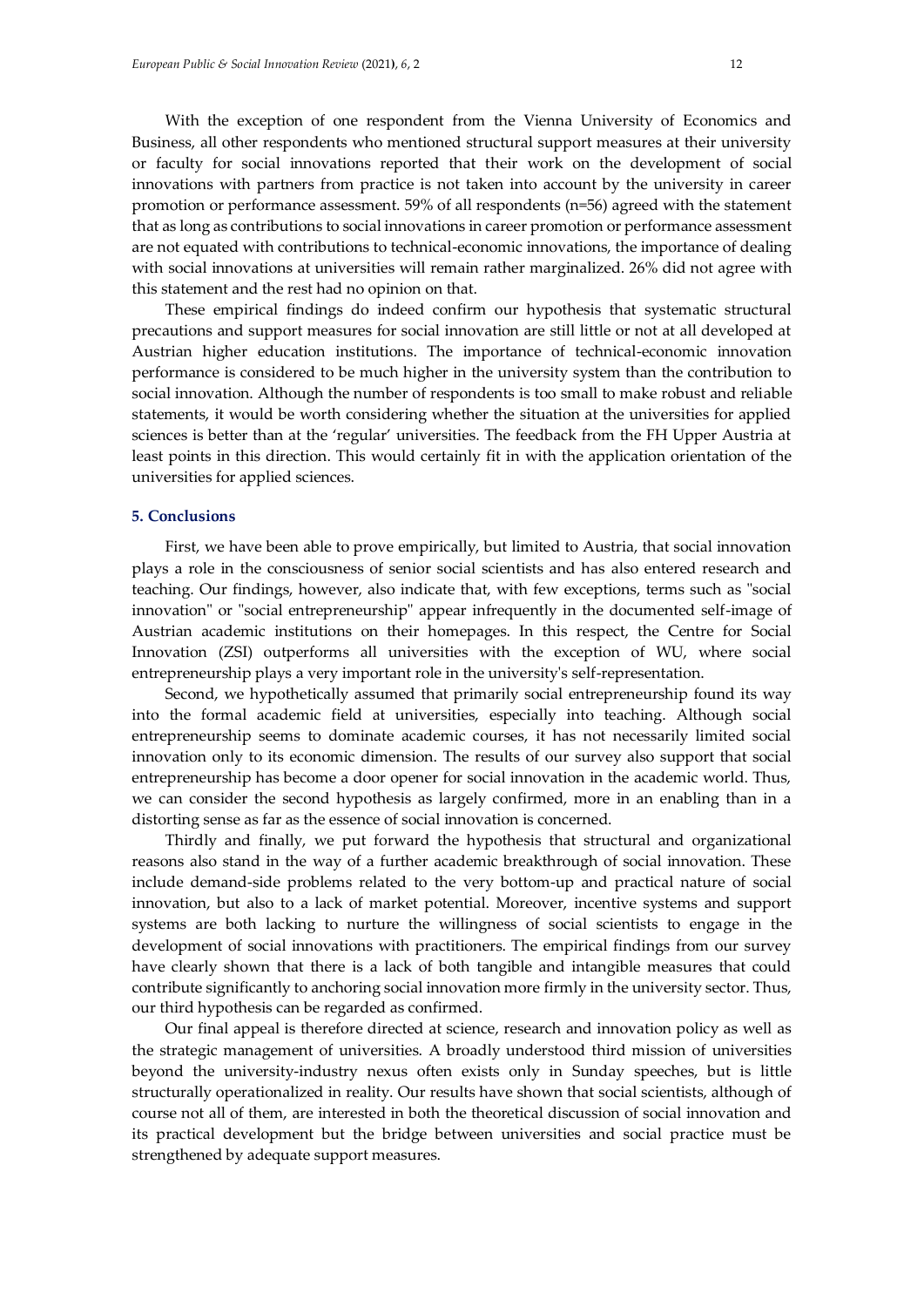For future research on the perception and take-up of social innovation in academic research and teaching, we would like to see international comparisons based on a uniform scheme of recording and analysis. In particular, further research on the interface between social innovation and academic acceptance should be more attentive to differences between individual disciplines and, among other things, address the question of why the embedding of a more broadly understood scope of social innovation in university teaching lags behind the more narrowly understood 'social entrepreneurship' focus. If epistemological reasons play only a small role in the lagging institutionalisation, then it should be explored whether organisational reasons due to the inter-disciplinary nature of social innovation play a role in this, or whether a lack of a professional profile or other reasons are significant.

## **References**

Benneworth, P. (2015). Tracing how arts and humanities research translates, circulates and consolidates in society. How have scholars been reacting to diverse impact and public value agendas? *Arts and Humanities in Higher Education*, 14 (1), 45-60. <https://doi.org/10.1177/1474022214533888>

Berry, T. U. (2015). Advanced Search Strategies for Google. *The Complete Guide to Using Google in Libraries: Research, User Applications, and Networking, 2*, 215-222.

BMBWF. (2019). *Statistisches Taschenbuch – Hochschulen und Forschung 2019*. Bundesministerium für Bildung, Wissenschaft und Forschung.

Brewer, J. (2013). *The public value of social sciences. An interpretative essay.* Bloomsbury.

Brundenius, C. (2017). Challenges of rising inequalities and the quest for inclusive and sustainable development. In C. Brundenius, B. Göransson & J. M. Carvalho de Mello (Eds.), *Universities, Inclusive Development and Social Innovation* (pp. 9-69). Springer.

Caro-Gonzalez, A. (2019). The "6I Research Model": evolution of an innovation institutional STI policy framework at the University of Deusto. *fteval Journal for Research and Technology Policy Evaluation, 48*, 86-90. <http://repository.fteval.at/id/eprint/445>

Cunha, J., & Benneworth, P. (2013). Universities' contributions to social innovation: towards a theoretical framework. EURA Conference 2013, 3-6 July, Enschede, The Netherlands.

Davies, A. (2014). Social Innovation Process and Social Entrepreneurship. In J. Howaldt, A. Butzin, D. Domanski & C. Kaletka (Eds.), *Theoretical Approaches to Social Innovation. Critical Literature Review*. A deliverable of the project Social Innovation: Driving Force of Social Change (SI-DRIVE) (pp. 60-78). TU Dortmund, Sozialforschungsstelle.

Fassi, D., Landoni, P., Piredda, F., & Salvadeo, P. (2020). *Universities as Drivers of Social Innovation. Theoretical Overview and Lessons from the "campUS"' Research*. Springer.

Howaldt, J. (2019). New pathways to social change – creating impact through social innovation research. *fteval Journal for Research and Technology Policy Evaluation, 48,* 37-48. <http://repository.fteval.at/id/eprint/434>

JKU. (2020). Curriculum zum Bachelorstudium Sozialwissenschaften. UK 033/528, [https://www.jku.at/fileadmin/gruppen/32/ZUS/Curricula/Bachelor/10\\_BS\\_Soziologie\\_MTB33\\_230617.pdf;](https://www.jku.at/fileadmin/gruppen/32/ZUS/Curricula/Bachelor/10_BS_Soziologie_MTB33_230617.pdf) accessed on 12 November 2020.

Mowery, D. C., & Sampat, B. N. (2005). Universities in National Innovation Systems. In J. Fageberg, D. C. Mowery & R. R. Nelson (Eds.), *The Oxford Handbook of Innovation* (pp. 209-239). Oxford University Press.

Nicholls, A., & Huybrechts, B. (2012). Social Entrepreneurship: Definition, Drivers, and Challenges. In C. Volkmann, K. Torarski & K. Ernst (Eds.), *Social Entrepreneurship and Social Business* (pp. 31-48). Springer Gabler.

Nussbaum, M. (2010). *Not for Profit. Why democracy needs the humanities.* Princeton University Press.